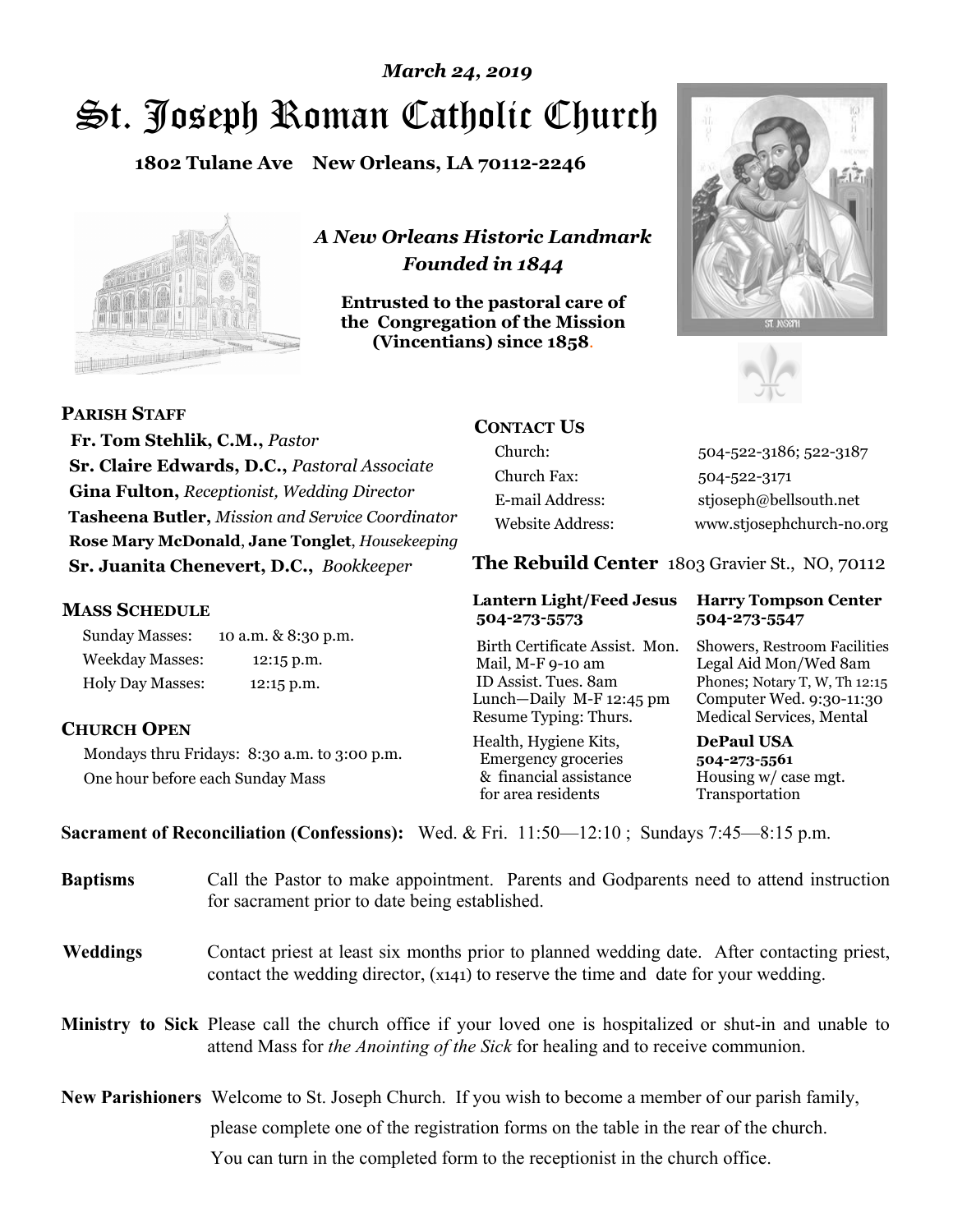# **Third Sunday of Lent** March 24, 2019

**READINGS FOR THE WEEK** 



 **10:00 am Clarence Schlamp +; Warren Frught +; James Stehlik +; Francis Agnew, CM + 8:30 pm** *St. Joseph Parishioners and Benefactors*

| Monday, March 25, 2019—Annunciation of the Lord<br>12:15 p.m. Janet Wolfe, DC +; Baby Gasper Schiro<br>Tuesday, March 26, 2019-<br>12:15 p.m. Fr. Tom<br>Wednesday, March 27, 2019- | <b>Sunday, March 24</b> One in Faith #987<br>Mon.: Is 7:10-14; Ps 40; Heb 10:4-10; Lk 1:26-38<br>Tues.: Dn 3:25-43; Ps 25:4-9; Mt 18:21-35<br>Wed.: Dt 4:1, 5-9; Ps 147:12-20; Mt 5:17-19 |
|-------------------------------------------------------------------------------------------------------------------------------------------------------------------------------------|-------------------------------------------------------------------------------------------------------------------------------------------------------------------------------------------|
| 12:15 p.m. Barry Kern Family                                                                                                                                                        | Thurs.: Jer 7:23-28; Ps 95:1-2, 6-9; Lk 11:14-23                                                                                                                                          |
| Thursday, March 28, 2019-                                                                                                                                                           | Friday: Hos 14:2-10; Ps 81:6-17; Mk 12:28-34                                                                                                                                              |
| 12:15 p.m. Thomas Dunn, Sr.                                                                                                                                                         | Sat.: Hos 6:1-6; Ps 51:3-4, 18-21ab; Lk 18:9-14                                                                                                                                           |
| Friday, March 29, $2019$ —                                                                                                                                                          | Sunday: Jos 5:9-12; Ps 34:2-7;                                                                                                                                                            |
| 12:15 p.m. Vera Butler, PVBM; Mel Boyer Schiro                                                                                                                                      | 2 Cor 5:17-21; Lk 15:1-3, 11-32                                                                                                                                                           |

#### **YOUR PRAYERS ARE ASKED FOR THE FOLLOWING PARISHIONERS , WHO ARE IN NEED OF HEALING:**

 Anthony Blaise, Clarke Bordelon, Lawrence & Mamie Brown, Cheryl Butler, Angelle Campbell; Beverly Cook, John Caron, John & Kathleen Gebbia, Sylvia Daily-Powell, Joseph Delay, Bernardine Dupre, Terry Eggleston, Linda Elwood, Heather Faircloth, Frances Fiegler, Darrell & Ramona Ford, Mark Eiserloh, Shirley Gaither, Roselyn Hansen, Sarah Hollier-Watkins, Marvin Johnston, Jim Karam, Bill Kroetz, Bette & Ken Kussman, Nowell Lacking, Landy Lanza, James Leung, Andrew Marino, Sara Marino, Priscilla Martin, Karen McCoy, Hazel McMiller, Donna Moore, Susan Orkus; Tina Roderfeld, Irelia Robinson; Bernie Saul; Pippy Sanders, Anita Schexnayder; Louise Sonnier, Malcolm Taylor, Mel & Gaspar Schiro; Fr. Tom Stehlik, CM, Jane Tonglet, Fritz Tripkovich, George Tripkovich, Georgiana Prevost, Marion Vaughn, Anderson Vocke, Juanita Ware, Cathleen Ward, Warren Webster, Helen Wilson, Mary Willis, Lynn Williams, Charlie & JoAnn Slocum.

#### **SANCTUARY CANDLE AND MASS INTENTIONS**

 The Sanctuary Candle is burning this week to pray for the eternal rest of **Joseph A. Morales, Jr**.**.** To reserve a date to burn the Candle in memory of someone or for a special intention, please call the church office (522-3186). The Sanctuary Candle offering is \$15 for two weeks. The offering for Mass intentions is \$5.00 per Mass.

#### **The Journey of preparing to join the Catholic Church: The Elect**

For an who are preparing to enter the entirent, a period of purfication and emightenment oegnis with the *the of Election*<br>on the First Sunday of Lent. During Lent the liturgy calls for the whole community, the already bap For all who are preparing to enter the church, a period of purification and enlightenment begins with the *Rite of Election* are preparing to enter the church through the sacraments of Baptism, Eucharist and Confirmation, to renewal through repentance, as we draw near to the celebration of the paschal mystery. This is a period of more intense spiritual preparation, consisting more in interior reflection than in instruction, and is intended to purify the minds and hearts of the elect as they search their own consciences and do penance and enlighten the minds and hearts of the elect with a deeper knowledge of Christ the Savior. Because they are asking for the three sacraments of initiation, the elect must have the intention of achieving an intimate knowledge of Christ and his Church, and they are expected particularly to progress in genuine self-knowledge through serious examination of their lives and true repentance.

The scrutinies, which are celebrated on Sundays, are rites for self-searching and repentance and have above all a spiritual purpose. The scrutinies are meant to uncover, and then heal all that is weak, defective, or sinful in the hearts of the elect; to bring out, then strengthen all that is upright, strong, and good. The scrutinies are celebrated in order to deliver the elect from the power of sin and Satan (exorcism), to protect them against temptation, and to give them strength in Christ, who is the way, the truth, and the life. These rites, therefore, deepen the conversion of the elect and their resolve to hold fast to Christ and to carry out their decision to love God above all.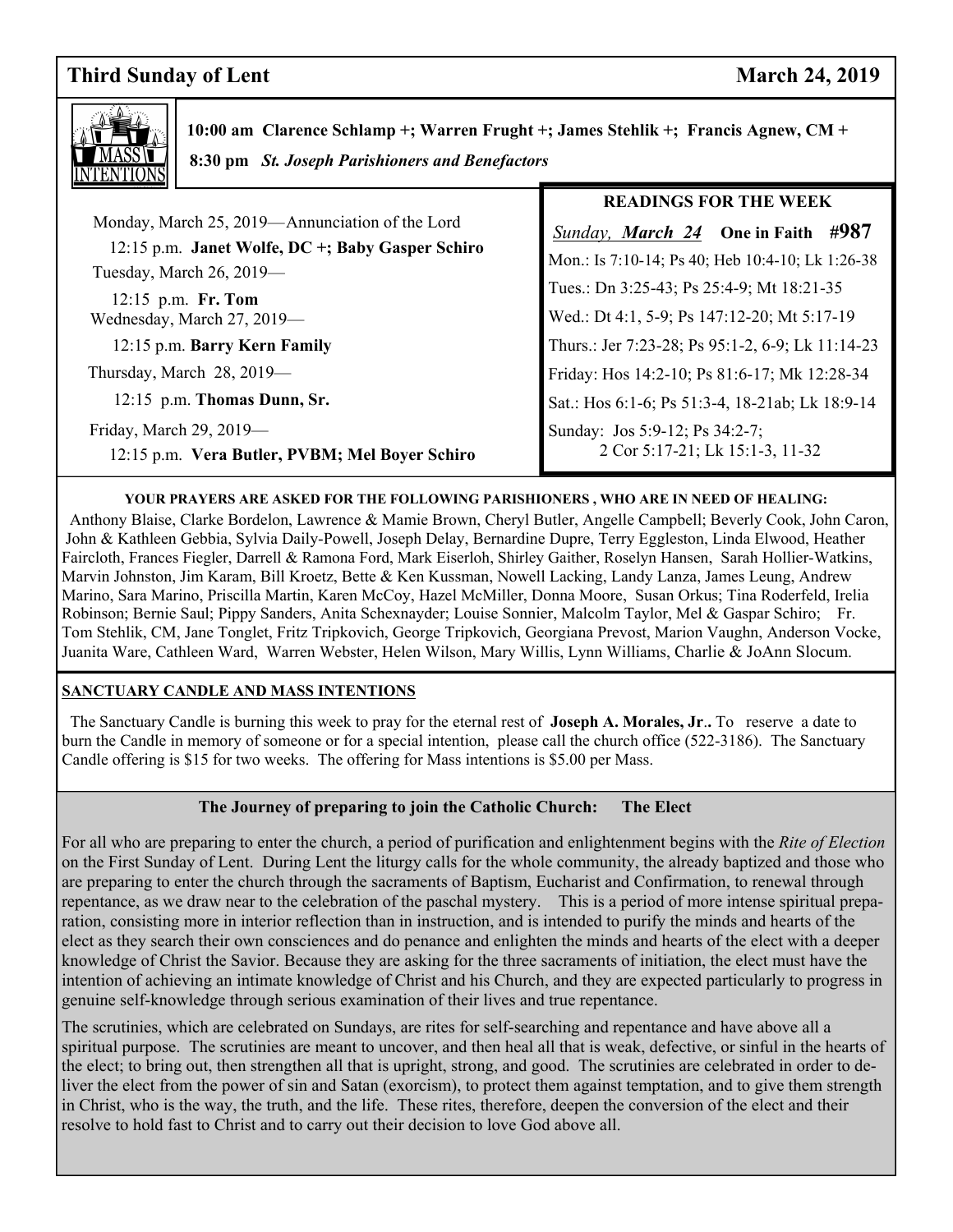**The LORD secures justice and the rights of all the oppressed**. *— Psalm 103:6*

| <b>PARISH CALENDAR</b>                                           | <b>TREASURE &amp; STEWARDSHIP</b>     |
|------------------------------------------------------------------|---------------------------------------|
| 24/31 Mar. Sunday, Children's Liturgy (10 am and 8:30 pm Masses) | Sunday, March 17 \$5,525.00           |
| 27 Mar. Wednesday, Spirituality & Care of Creation 5:15 pm       | <b>St. Joseph Feast Day\$5,842.00</b> |
| 5 Apr. Stations of the Cross & Fish Fry 6 pm                     | Thank you for your generosity!        |

**Lent, Creation and Spirituality for Discipleship** Lenten Prayer and Reflection Series every Wednesday of Lent based on Pope Francis' inspiring Encyclical on Care of Creation presented by Loyola University. Sessions are: 3/27 *Matt Ryan*  **Water, Source of Life;** 4/3 *Prof. Tom Ryan*: **The Bible and Liturgy as Resources for Creation-Centered Spirituality**; 4/10 *Sara DeMarais*: **Reflections from Project For Sustainability with Catholic Sisters in Africa**. Session ends with Bread & Soup dinner.

**St. Joseph Altar:** Thanks to all for your contributions of time, talents and treasures to make the 2019 Feast a joyous occasion and a great gift to the community. 1,800 people attended. 375 people were served pasta lunch after Mass in addition to our regular guests at the Rebuild Center. Money raised will be donated to ministries to young adults 17-25 who receive life and work skills at Liberty's Kitchen and to support the Hotel Hope ministry helping single mom's and their children find housing while working with them as they get on their feet. God bless you!



# **Pope Francis'** *March* **Intention Human Trafficking**

That Christian communities, especially those who are persecuted, feel that they are close to Christ and have their rights respected.

# **Congratulations:**

to the Newly Elect:

Ξ

 *Raynieca Johnson G. Patrick Wells, Jr.* 



# **TODAY'S READINGS**

**First Reading** — "I have witnessed the affliction of my people in Egypt and have come to rescue them" (Exodus 3:1-8a, 13-15)

**Psalm** — The Lord is kind and merciful (Psalm 103).

**Second Reading** — Those who think they are standing secure should take care not to fall (1 Corinthians 10:1-6, 10-12)

**Gospel** — I shall cultivate the ground around the fig tree and fertilize it; it may bear fruit in the future (Luke 13:1-9)

# **MID-LENT CHECK-IN**

 God says to Moses, "This is what you shall tell the Israelites: I AM sent me to you . . . The LORD, the God of your [ancestors], the God of Abraham, the God of Isaac, the God of Jacob" (Exodus 3:14, 15). As Jesus would later say, God is not a God of the dead, but of the living, and so we believe that the dead will one day rise.

At this midpoint of Lent, we pause to consider how our repentance is leading us to the Resurrection, to our reunion with the great "I AM." Part of our repentance involves working to secure justice for all and helping our neighbor to live in God's ways. We encourage each other and nurture each other, like the compassionate gardener of today's Gospel, who tells the owner of the orchard that he will nurture the tree, fertilize it, and perhaps it will bear fruit.

#### **CHARTER FOR THE PROTECTION OF CHILDREN AND YOUNG PEOPLE**

In response to the Charter for the Protection of Children and Young People from the United States Conference of Catholic Bishops, the Archdiocese of New Orleans continues to make the Hot Line available for anyone who has been hurt or sexually abused by anyone who works for the Church. The Hot Line continues to be available; the number is (504) 522-5019. In continuing our commitment to support and to heal, we invite and encourage individuals who have been hurt or sexually abused recently or in the past by clergy, religious or other employees of the Archdiocese to call our Hot Line and your message will be received confidentially by a mental health professional. Anyone can make a direct call during regular business hours to the Victims' Assistance Coordinator at (504) 861-6253.